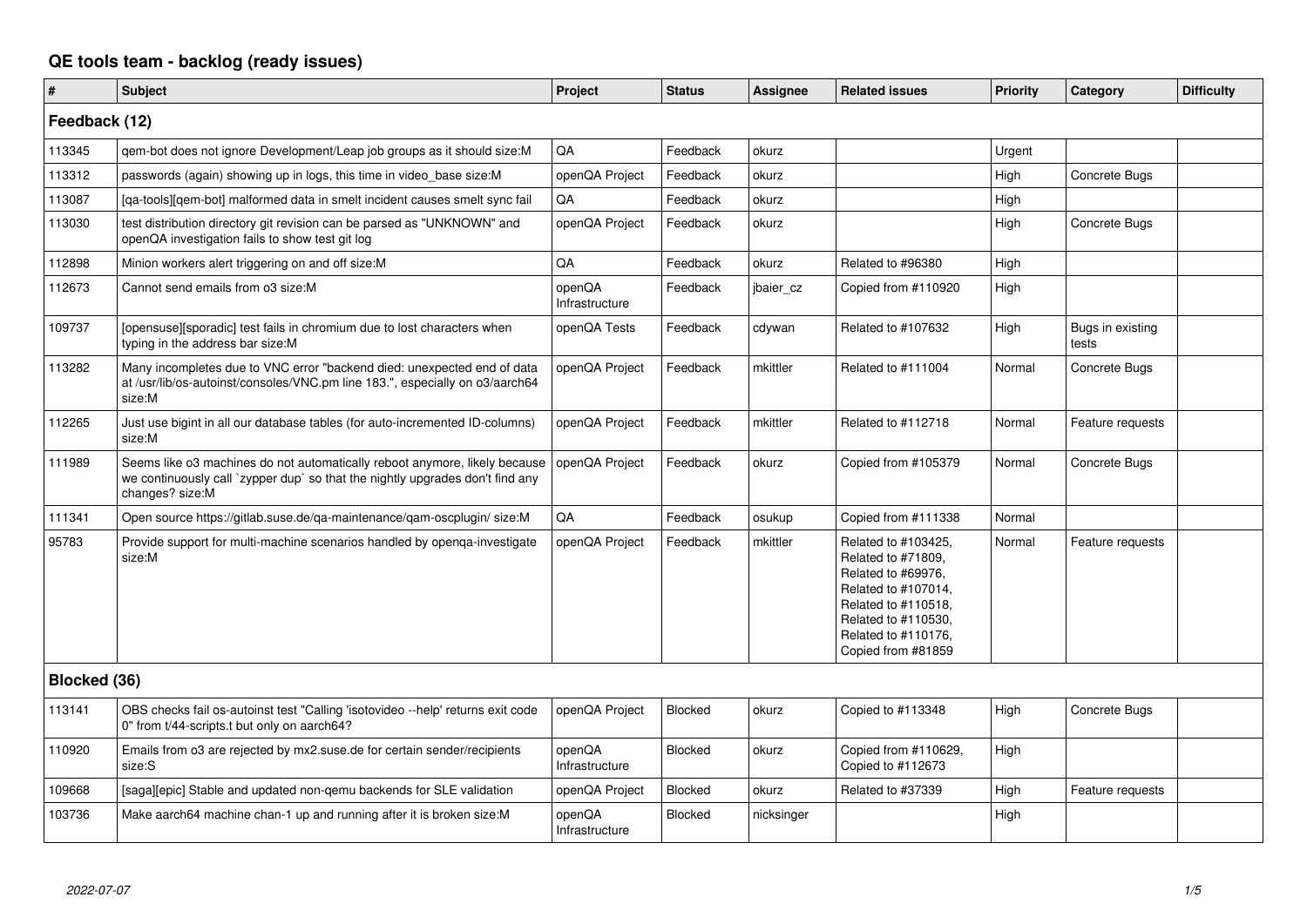| $\vert$ # | <b>Subject</b>                                                                                                                                                                                                             | <b>Project</b>           | <b>Status</b>  | <b>Assignee</b> | <b>Related issues</b>                                                                                                                                    | <b>Priority</b> | Category         | <b>Difficulty</b> |
|-----------|----------------------------------------------------------------------------------------------------------------------------------------------------------------------------------------------------------------------------|--------------------------|----------------|-----------------|----------------------------------------------------------------------------------------------------------------------------------------------------------|-----------------|------------------|-------------------|
| 101048    | [epic] Investigate and fix higher instability of opengaworker-arm-4/5 vs.<br>$arm-1/2/3$                                                                                                                                   | openQA Project           | <b>Blocked</b> | mkittler        | Related to #101030                                                                                                                                       | High            | Concrete Bugs    |                   |
| 100688    | [epic][virtualization][3rd party hypervisor] Add svirt backend compatibility for<br>vmware 7.0                                                                                                                             | openQA Project           | <b>Blocked</b> | okurz           |                                                                                                                                                          | High            | Feature requests |                   |
| 97862     | More openQA worker hardware for OSD size:M                                                                                                                                                                                 | openQA<br>Infrastructure | <b>Blocked</b> | okurz           | Copied from #97043,<br>Copied to #104970                                                                                                                 | High            |                  |                   |
| 80142     | [saga][epic] Scale out: Redundant/load-balancing deployments of openQA,<br>easy containers, containers on kubernetes                                                                                                       | openQA Project           | Blocked        | okurz           | Related to #80466,<br>Related to #92893,<br>Related to #110497                                                                                           | High            | Feature requests |                   |
| 112367    | [tools] python-paramiko on Leap/SLE throws exception with ed25519 key<br>size:M                                                                                                                                            | QA                       | <b>Blocked</b> | jbaier cz       |                                                                                                                                                          | Normal          |                  |                   |
| 111986    | Ensure uno.openganet.opensuse.org is properly used                                                                                                                                                                         | openQA<br>Infrastructure | <b>Blocked</b> | okurz           | Copied from #111473                                                                                                                                      | Normal          |                  |                   |
| 111872    | Upgrade osd webUI host to openSUSE Leap 15.4                                                                                                                                                                               | openQA<br>Infrastructure | Blocked        | okurz           | Copied from #99198                                                                                                                                       | Normal          |                  |                   |
| 111866    | Upgrade osd workers and openga-monitor to openSUSE Leap 15.4                                                                                                                                                               | openQA<br>Infrastructure | <b>Blocked</b> | okurz           | Related to #111992.<br>Copied from #99192                                                                                                                | Normal          |                  |                   |
| 111863    | Upgrade o3 workers to openSUSE Leap 15.4                                                                                                                                                                                   | openQA<br>Infrastructure | Blocked        | okurz           | Related to #111992,<br>Copied from #99189                                                                                                                | Normal          |                  |                   |
| 111860    | [epic] Upgrade all our infrastructure, e.g. o3+osd workers+webui and<br>production workloads, to openSUSE Leap 15.4                                                                                                        | openQA Project           | <b>Blocked</b> | okurz           | Copied from #99183                                                                                                                                       | Normal          | Organisational   |                   |
| 111347    | [saga][epic] Properly maintained Maintenance QA tooling                                                                                                                                                                    | QA                       | <b>Blocked</b> | okurz           | Copied from #99303                                                                                                                                       | Normal          |                  |                   |
| 110884    | [epic] Properly maintained open source mtui+oscqam                                                                                                                                                                         | QA                       | <b>Blocked</b> | okurz           |                                                                                                                                                          | Normal          |                  |                   |
| 109920    | Identify reproducible product issues using openga-investigate size: M                                                                                                                                                      | QA                       | <b>Blocked</b> | okurz           | Copied to #110176                                                                                                                                        | Normal          |                  |                   |
| 109846    | [epic] Ensure all our database tables accomodate enough data, e.g. bigint for<br>ids                                                                                                                                       | openQA Project           | Blocked        | okurz           | Copied from #109836                                                                                                                                      | Normal          | Feature requests |                   |
| 109656    | [epic] Stable non-gemu backends                                                                                                                                                                                            | openQA Project           | <b>Blocked</b> | okurz           | Related to #99345                                                                                                                                        | Normal          | Feature requests |                   |
| 108974    | Loan Fujitsu server for OpenQA FIPS testing needs                                                                                                                                                                          | openQA<br>Infrastructure | <b>Blocked</b> | nicksinger      |                                                                                                                                                          | Normal          |                  |                   |
| 108530    | os-autoinst plugins: x11 start program from os-autoinst-distri-openQA<br>dynamically loaded from another git repo size:M                                                                                                   | openQA Project           | <b>Blocked</b> | cdywan          | Related to #81899                                                                                                                                        | Normal          | Feature requests |                   |
| 108527    | [epic] os-autoinst plugins (or wheels or leaves or scrolls) for scalable code<br>reuse of helper functions and segmented test distributions                                                                                | openQA Project           | <b>Blocked</b> | okurz           | Copied from #106922                                                                                                                                      | Normal          | Feature requests |                   |
| 106922    | [epic][sporadic] openqa_from_git fails in dashboard due to<br>ensure unlocked desktop not expecting password entry screen in case of<br>locked desktop auto review:"match=desktop-runner, screenlock timed<br>out.*":retry | openQA Project           | <b>Blocked</b> | okurz           | Related to #103122,<br>Related to #92092,<br>Related to #44441,<br>Related to #46589,<br>Related to #64078,<br>Copied from #106919,<br>Copied to #108527 | Normal          | Feature requests |                   |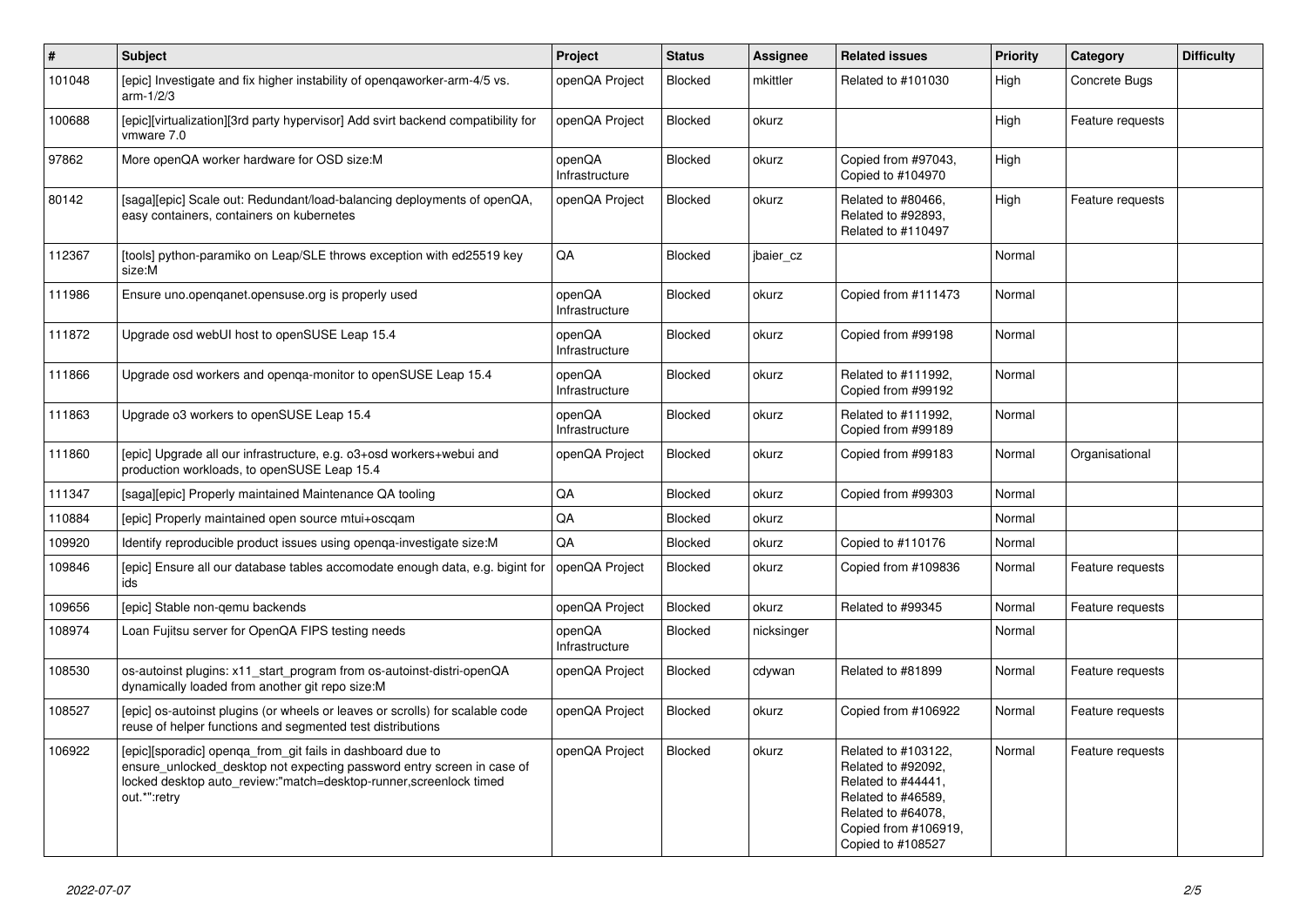| $\vert$ #       | <b>Subject</b>                                                                                                                                    | Project                  | <b>Status</b>  | Assignee | <b>Related issues</b>                                                               | Priority | Category         | <b>Difficulty</b> |
|-----------------|---------------------------------------------------------------------------------------------------------------------------------------------------|--------------------------|----------------|----------|-------------------------------------------------------------------------------------|----------|------------------|-------------------|
| 103971          | [epic] Easy *re*-triggering and cloning of multi-machine tests                                                                                    | openQA Project           | <b>Blocked</b> | mkittler | Related to #66071                                                                   | Normal   | Feature requests |                   |
| 103962          | [saga][epic] Easy multi-machine handling: MM-tests as first-class citizens                                                                        | openQA Project           | <b>Blocked</b> | mkittler | Copied to #112862                                                                   | Normal   | Feature requests |                   |
| 98472           | [epic] Scale out: Disaster recovery deployments of existing openQA<br>infrastructures                                                             | openQA Project           | Blocked        | okurz    |                                                                                     | Normal   | Feature requests |                   |
| 97190           | Limit size of initial requests everywhere, e.g. /, /tests, etc., over webUI and<br><b>API</b>                                                     | openQA Project           | <b>Blocked</b> | okurz    | Related to #41054,<br>Related to #110680,<br>Related to #110677                     | Normal   | Feature requests |                   |
| 96539           | Conclude migration of gam.suse.de                                                                                                                 | QA                       | <b>Blocked</b> | okurz    |                                                                                     | Normal   |                  |                   |
| 94105           | [epic] Use feedback from openga-investigate to automatically inform on<br>github pull requests, open tickets, weed out automatically failed tests | QA                       | <b>Blocked</b> | okurz    | Related to #91773,<br>Related to #107014                                            | Normal   |                  |                   |
| 92854           | [epic] limit overload of openQA webUI by heavy requests                                                                                           | openQA Project           | <b>Blocked</b> | okurz    | Copied from #92770                                                                  | Normal   | Feature requests |                   |
| 91914           | [epic] Make reviewing openQA results per squad easier                                                                                             | openQA Project           | Blocked        | okurz    | Related to #52655,<br>Related to #93710,<br>Copied from #91467,<br>Copied to #99306 | Normal   | Feature requests |                   |
| 91646           | [saga][epic] SUSE Maintenance QA workflows with fully automated testing,<br>approval and release                                                  | QA                       | Blocked        | okurz    | Copied to #99303                                                                    | Normal   |                  |                   |
| 109740          | [epic] Stable os-autoinst unit tests with good coverage                                                                                           | openQA Project           | <b>Blocked</b> | okurz    | Related to #109620                                                                  | Low      | Feature requests |                   |
| 99660           | [epic] Use more perl signatures in our perl projects                                                                                              | openQA Project           | Blocked        | okurz    |                                                                                     | Low      | Feature requests |                   |
| 99579           | [epic][retro] Follow-up to "Published QCOW images appear to be<br>uncompressed"                                                                   | openQA Project           | <b>Blocked</b> | okurz    | Related to #96557,<br>Copied from #99246                                            | Low      | Organisational   |                   |
| 98952           | [epic] t/full-stack.t sporadically fails "clickElement: element not interactable"<br>and other errors                                             | openQA Project           | <b>Blocked</b> | mkittler | Related to #101734                                                                  | Low      | Concrete Bugs    |                   |
| In Progress (1) |                                                                                                                                                   |                          |                |          |                                                                                     |          |                  |                   |
| 111992          | Deal with QEMU and OVMF default resolution being 1280x800, affecting (at<br>least) gxl size:M                                                     | openQA Project           | In Progress    | tinita   | Related to #111866,<br>Related to #111863                                           | High     | Feature requests |                   |
| Workable (31)   |                                                                                                                                                   |                          |                |          |                                                                                     |          |                  |                   |
| 113201          | Integrate spike solution for accessing VMWare's VNC-over-websockets into<br>os-autoinst's VNC console size:M                                      | openQA Project           | Workable       |          |                                                                                     | High     | Feature requests |                   |
| 113138          | sporadic failure in openQA test "t/ui/23-audit-log.t" size:M                                                                                      | openQA Project           | Workable       |          |                                                                                     | High     | Concrete Bugs    |                   |
| 111473          | Get replacements for imagetester and opengaworker1 size:M                                                                                         | openQA<br>Infrastructure | Workable       |          | Copied to #111986                                                                   | High     |                  |                   |
| 110545          | Investigate and fix higher instability of openqaworker-arm-4/5 vs. arm-1/2/3<br>further things to try size: M                                     | openQA<br>Infrastructure | Workable       |          | Copied to #111578                                                                   | High     |                  |                   |
| 113357          | UEFI PXE or "network boot" support within .ga.suse.de size:M                                                                                      | openQA<br>Infrastructure | Workable       |          |                                                                                     | Normal   |                  |                   |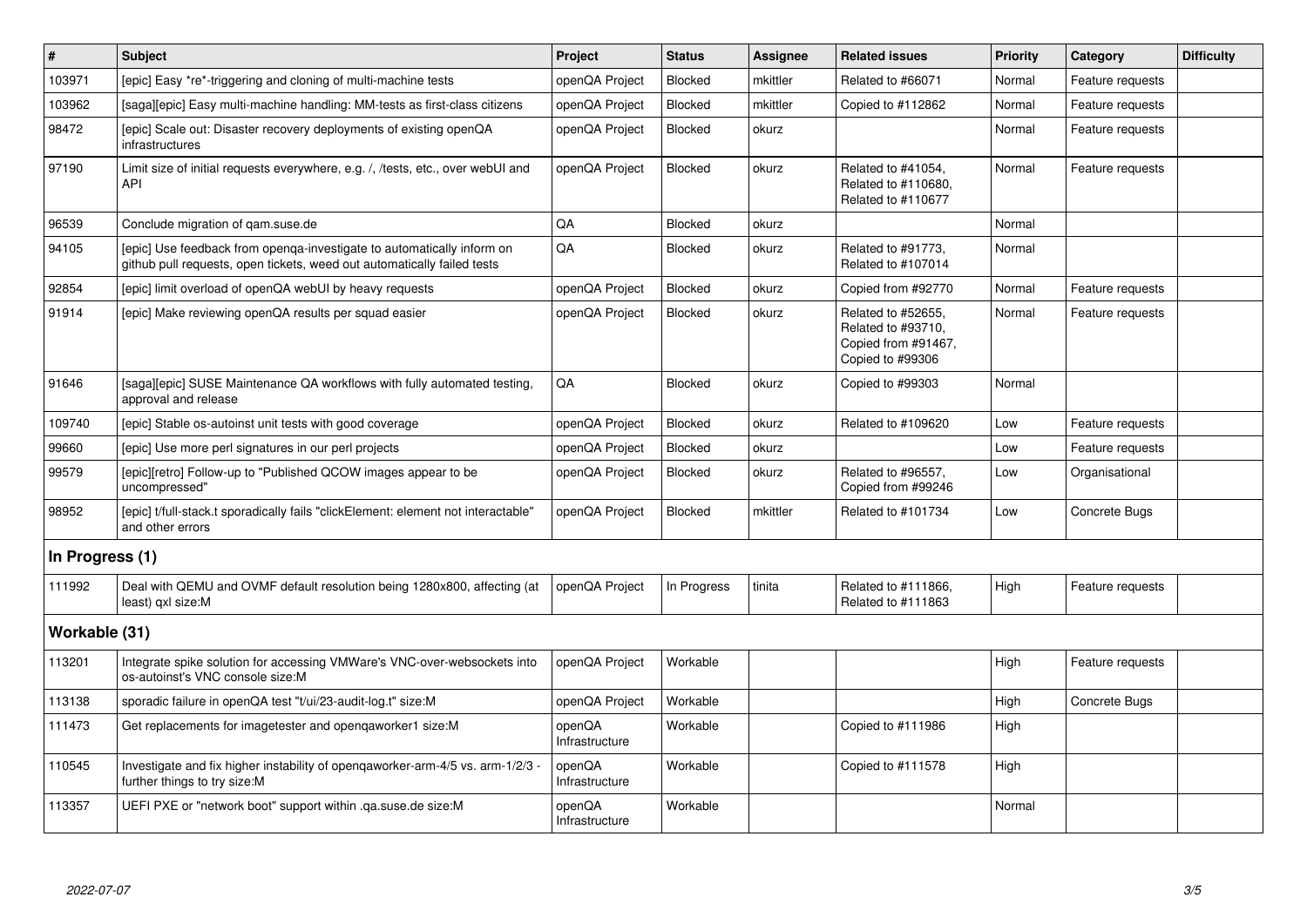| $\#$   | <b>Subject</b>                                                                                                                                                                                     | <b>Project</b>           | <b>Status</b> | <b>Assignee</b> | <b>Related issues</b>                       | <b>Priority</b> | Category         | <b>Difficulty</b> |
|--------|----------------------------------------------------------------------------------------------------------------------------------------------------------------------------------------------------|--------------------------|---------------|-----------------|---------------------------------------------|-----------------|------------------|-------------------|
| 113348 | [timeboxed:2h] OBS checks fail os-autoinst test "Calling 'isotovideo --help'<br>returns exit code 0" from t/44-scripts.t but only on aarch64? -- initial<br>investigation of "--help" route size:S | openQA Project           | Workable      |                 | Copied from #113141                         | Normal          | Concrete Bugs    |                   |
| 113318 | openQA live view stays blank when browser tab is staying open on<br>scheduled jobs until jobs start size:M                                                                                         | openQA Project           | Workable      |                 |                                             | Normal          | Concrete Bugs    |                   |
| 113189 | Research where we need limits size:S                                                                                                                                                               | openQA Project           | Workable      |                 |                                             | Normal          | Feature requests |                   |
| 113039 | Include original os-autoinst story within docs size: M                                                                                                                                             | openQA Project           | Workable      |                 |                                             | Normal          | Feature requests |                   |
| 112733 | Webui Summary dashboard in Grafana is missing I/O panels size: M                                                                                                                                   | openQA<br>Infrastructure | Workable      |                 | Related to #112718                          | Normal          |                  |                   |
| 112535 | openQA-inopenQA test fails in shutdown: no matching needle 'root-console'<br>size:S                                                                                                                | openQA Project           | Workable      |                 |                                             | Normal          | Concrete Bugs    |                   |
| 112226 | [sporadic] swtpm socket not found anymore after loading from snapshot<br>size:M                                                                                                                    | openQA Project           | Workable      |                 | Related to #112241                          | Normal          | Concrete Bugs    |                   |
| 111884 | Upgrade qam hosts maintained by us to latest stable, i.e. Leap 15.4 size:M                                                                                                                         | openQA<br>Infrastructure | Workable      |                 | Copied from #99243                          | Normal          |                  |                   |
| 111881 | Upgrade CI container image versions to Leap 15.4 size:M                                                                                                                                            | openQA Project           | Workable      |                 | Copied from #99240                          | Normal          | Organisational   |                   |
| 111869 | Upgrade o3 webUI host to openSUSE Leap 15.4 size:S                                                                                                                                                 | openQA<br>Infrastructure | Workable      |                 | Copied from #99195                          | Normal          |                  |                   |
| 111066 | Document suggested workflows for multiple teams reviewing openQA test<br>results size:M                                                                                                            | openQA Project           | Workable      |                 |                                             | Normal          | Feature requests |                   |
| 107923 | qem-bot: Ignore not-ok openQA jobs for specific incident based on openQA<br>iob comment size:M                                                                                                     | QA                       | Workable      |                 | Related to #109857,<br>Related to #111078   | Normal          |                  |                   |
| 105594 | Two new machines for OSD and o3, meant for bare-metal virtualization<br>size:M                                                                                                                     | openQA<br>Infrastructure | Workable      | nicksinger      | Related to #110227                          | Normal          |                  |                   |
| 104781 | Getting familiar with oscqam plugin size:M                                                                                                                                                         | QA                       | Workable      |                 | Related to #109779                          | Normal          |                  |                   |
| 111770 | Limit finished tests on /tests, but query configurable and show complete<br>number of jobs size:S                                                                                                  | openQA Project           | Workable      |                 |                                             | Low             | Feature requests |                   |
| 111602 | 18-gemu-options.t makes apparently unsafe assumptions about gemu<br>behaviour with multiple params size:M                                                                                          | openQA Project           | Workable      |                 | Related to #112403                          | Low             | Concrete Bugs    |                   |
| 111338 | Open source https://gitlab.suse.de/qa-maintenance/mtui size:M                                                                                                                                      | QA                       | Workable      |                 | Copied to #111341                           | Low             |                  |                   |
| 111254 | Cover code of os-autoinst path backend/ fully (statement coverage) size:M                                                                                                                          | openQA Project           | Workable      |                 | Blocked by #109620,<br>Copied from #111251  | Low             | Feature requests |                   |
| 109746 | Improve QA related server room management, consistent naming and<br>tagging size:M                                                                                                                 | openQA<br>Infrastructure | Workable      |                 | Copied from #102650,<br>Copied to #110521   | Low             |                  |                   |
| 109112 | Improve os-autoinst sshXtermVt.pm connection error handling (was: "Test<br>died: Error connecting to <root@redcurrant-4.ga.suse.de>: No route to host")<br/>size:M</root@redcurrant-4.ga.suse.de>  | openQA<br>Infrastructure | Workable      |                 | Related to #98832. Has<br>duplicate #109719 | Low             |                  |                   |
| 107941 | [sporadic] openQA Fullstack test t/full-stack.t can still fail with "udevadm" log<br>message size:M                                                                                                | openQA Project           | Workable      |                 |                                             | Low             | Concrete Bugs    |                   |